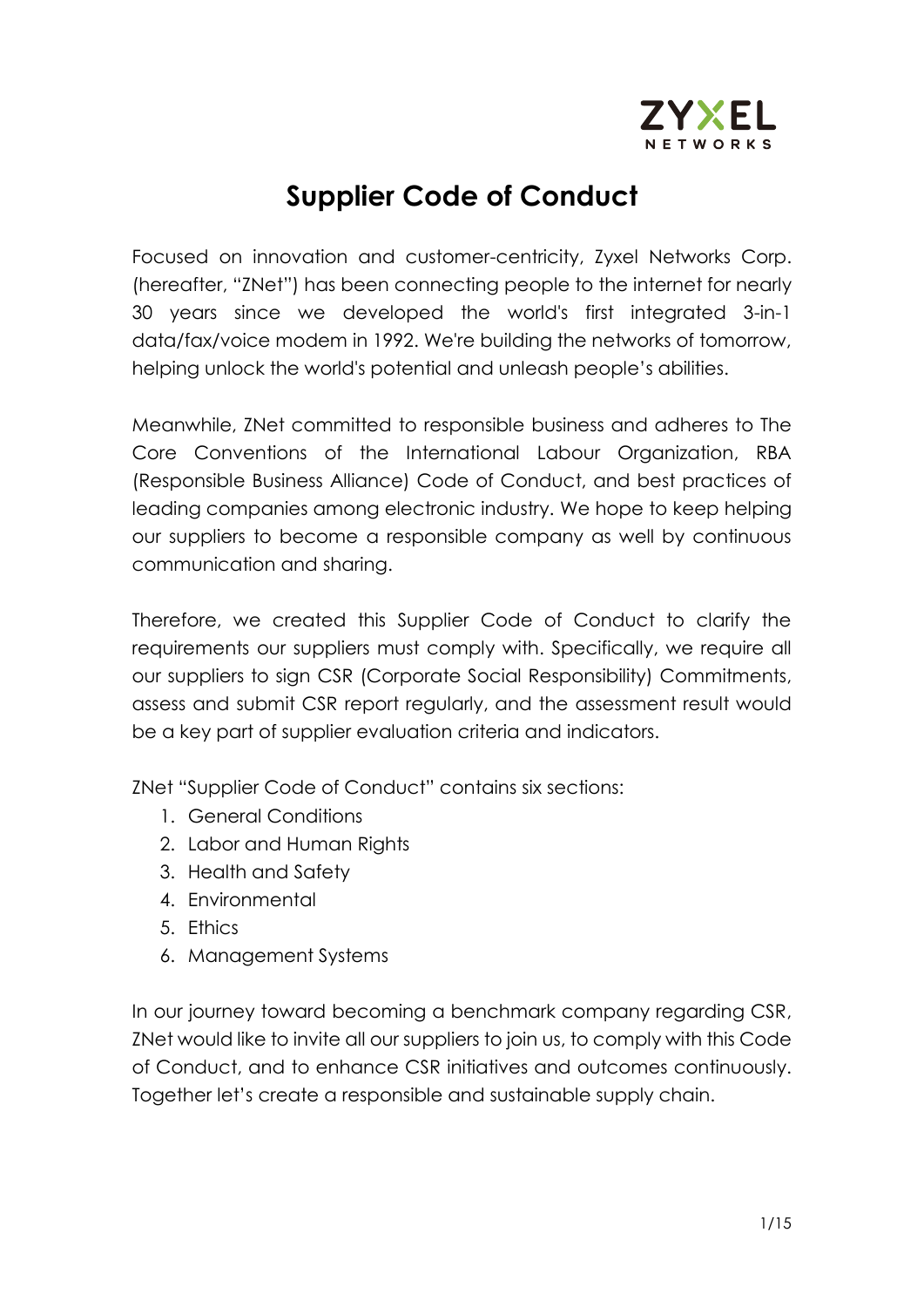

### **1 General Conditions**

#### 1.1 Purpose

ZNet committed to become a responsible and sustainable company. Therefore, we created this Code of Conduct for all suppliers to comply with and build a responsible supply chain together.

#### 1.2 Scope

All suppliers are required to comply with this Code of Conduct, and should regulate your immediate suppliers. Our ultimate goal is to bring positive influences to the whole supply chain and all stakeholders.

### 1.3 Compliance

This Code of Conduct is highly in line with RBA Code of Conduct and best practices of leading companies among electronic industry. All suppliers should comply with this Code of Conduct, local laws and regulations, and exercise the due care of a good administrator.

### 1.4 Report

- 1.4.1 Suppliers should set reasonable indicators, keep measuring and improving, and submit annual report to ZNet according to contents of this Code of Conduct.
- 1.4.2 In the annual report, suppliers should submit their CSR policy, management procedures, goals, indicators, and actual outcomes.

#### 1.5 Audit

1.5.1Document Review

Suppliers should submit documents including and not limited to above annual report, self-assessment records, and related documents required by ZNet.

1.5.2 On-site Audit: ZNet may conduct on-site audit in supplier's facility.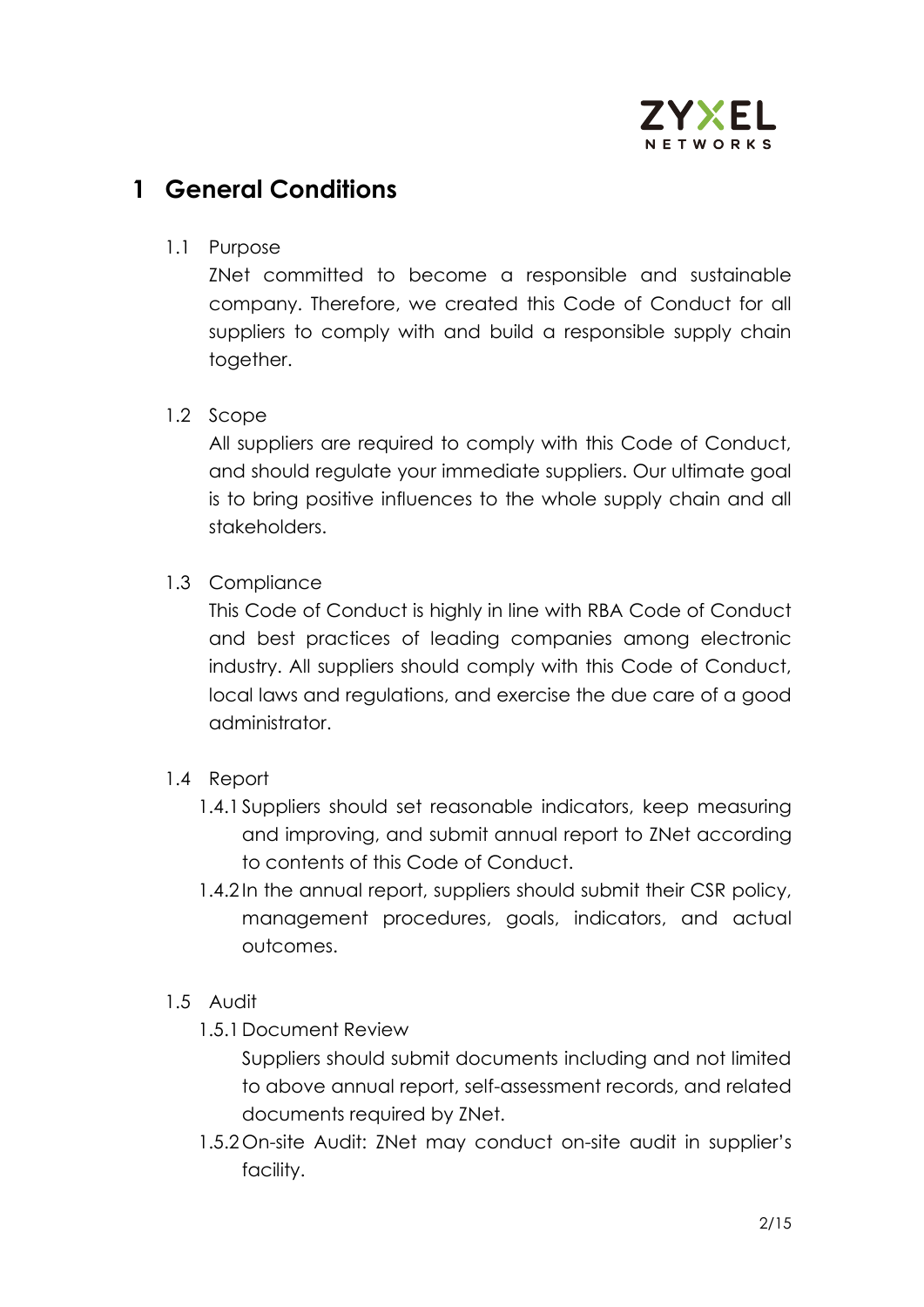

- 1.5.2.1 Audit announcement would be issued before 30 days.
- 1.5.2.2 Audit standard and assessment criteria would be issued before 10 days.
- 1.5.2.3 Official audit report would be issued by 10 days after on-site audit.
- 1.5.2.4 Suppliers should submit corrective action plan by assigned due date if any priority or major violation.
- 1.5.3 All audit and assessment results would be a key part of supplier evaluation criteria and indicators. ZNet may adjust or terminate business cooperation with suppliers if there is any serious priority or major violations.
- 1.6 Amendment

ZNet regularly review and may appropriately revise this Code of Conduct according to international CSR related standards, principles, laws, and best practices of leading companies among electronic industry. All suppliers would be informed once it's amended.

## **2 Labor and Human Rights**

Suppliers are committed to uphold the human rights of workers, and to treat them with dignity and respect as understood by the international community. This applies to all workers including temporary, migrant, student, contract, direct employees, and any other type of worker.

2.1 Freely Chosen Employment

Forced, bonded (including debt bondage) or indentured labor, involuntary or exploitative prison labor, slavery or trafficking of persons shall not be used. This includes transporting, harboring, recruiting, transferring or receiving persons by means of threat, force, coercion, abduction or fraud for labor or services. There shall be no unreasonable restrictions on workers' freedom of movement in the facility in addition to unreasonable restrictions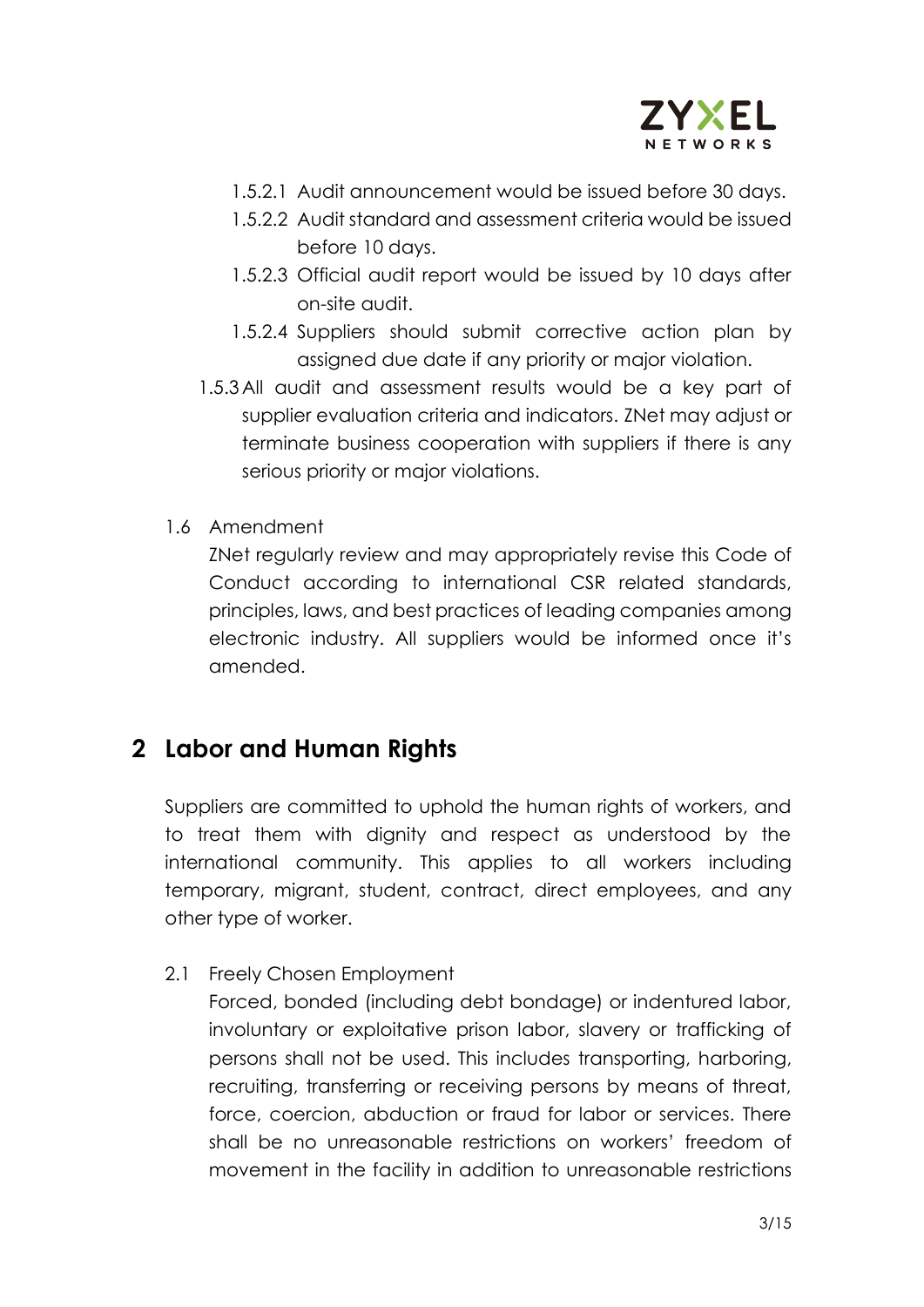

on entering or exiting company-provided facilities. As part of the hiring process, workers must be provided with a written employment agreement in their native language that contains a description of terms and conditions of employment prior to the worker departing from his or her country of origin and there shall be no substitution or change(s) allowed in the employment agreement upon arrival in the receiving country unless these changes are made to meet local law and provide equal or better terms. All work must be voluntary and workers shall be free to leave work at any time or terminate their employment Employers and agents may not hold or otherwise destroy, conceal, confiscate or deny access by employees to their identity or immigration documents, such as government-issued identification, passports or work permits, unless such holdings are required by law. Workers shall not be required to pay employers' or agents' recruitment fees or other related fees for their employment. If any such fees are found to have been paid by workers, such fees shall be repaid to the worker.

#### 2.2 Young Workers

Child labor is not to be used in any stage of manufacturing. The term "child" refers to any person under the age of 15, or under the age for completing compulsory education, or under the minimum age for employment in the country, whichever is greatest. The use of legitimate workplace learning programs, which comply with all laws and regulations, is supported. Workers under the age of 18 (Young Workers) shall not perform work that is likely to jeopardize their health or safety, including night shifts and overtime. Supplier shall ensure proper management of student workers through proper maintenance of student records, rigorous due diligence of educational partners, and protection of students' rights in accordance with applicable law and regulations. Supplier shall provide appropriate support and training to all student workers. In the absence of local law, the wage rate for student workers, interns and apprentices shall be at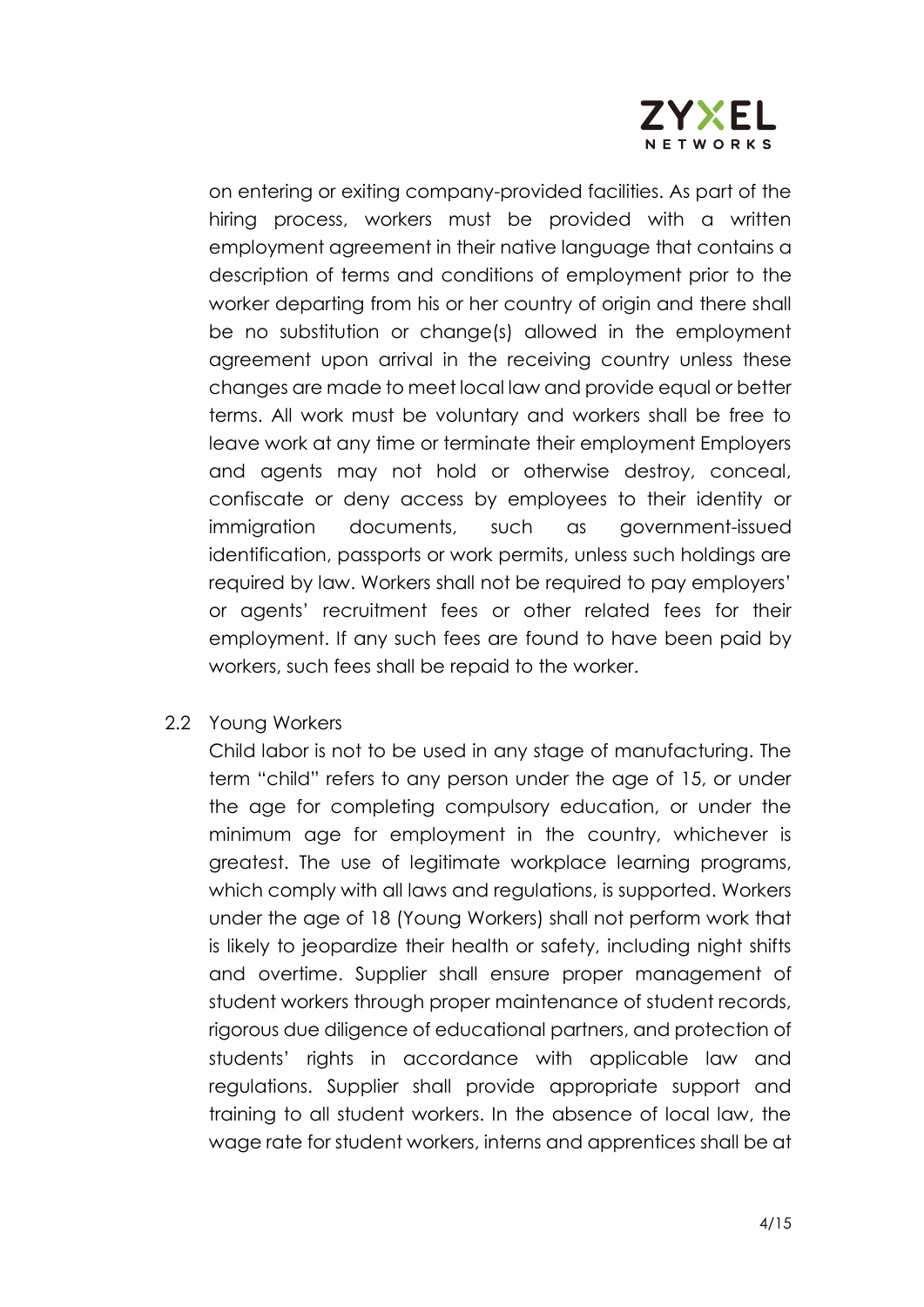

least the same wage rate as other entry-level workers performing equal or similar tasks.

2.3 Working Hours

Working hours are not to exceed the maximum set by local law. Further, a workweek should not be more than 60 hours per week, including overtime, except in emergency or unusual situations. Workers shall be allowed at least one day off every seven days.

2.4 Wages and Benefits

Compensation paid to workers shall comply with all applicable wage laws, including those relating to minimum wages, overtime hours and legally mandated benefits. In compliance with local laws, workers shall be compensated for overtime at pay rates greater than regular hourly rates. Deductions from wages as a disciplinary measure shall not be permitted. For each pay period, workers shall be provided with a timely and understandable wage statement that includes sufficient information to verify accurate compensation for work performed.

2.5 Humane Treatment

There is to be no harsh and inhumane treatment including any sexual harassment, sexual abuse, corporal punishment, mental or physical coercion or verbal abuse of workers; nor is there to be the threat of any such treatment. Disciplinary policies and procedures in support of these requirements shall be clearly defined and communicated to workers.

2.6 Non-Discrimination

Suppliers should be committed to a workforce free of harassment and unlawful discrimination. Companies shall not engage in discrimination based on race, color, age, gender, sexual orientation, gender identity and expression, ethnicity or national origin, disability, pregnancy, religion, political affiliation, union membership, covered veteran status, protected genetic information or marital status in hiring and employment practices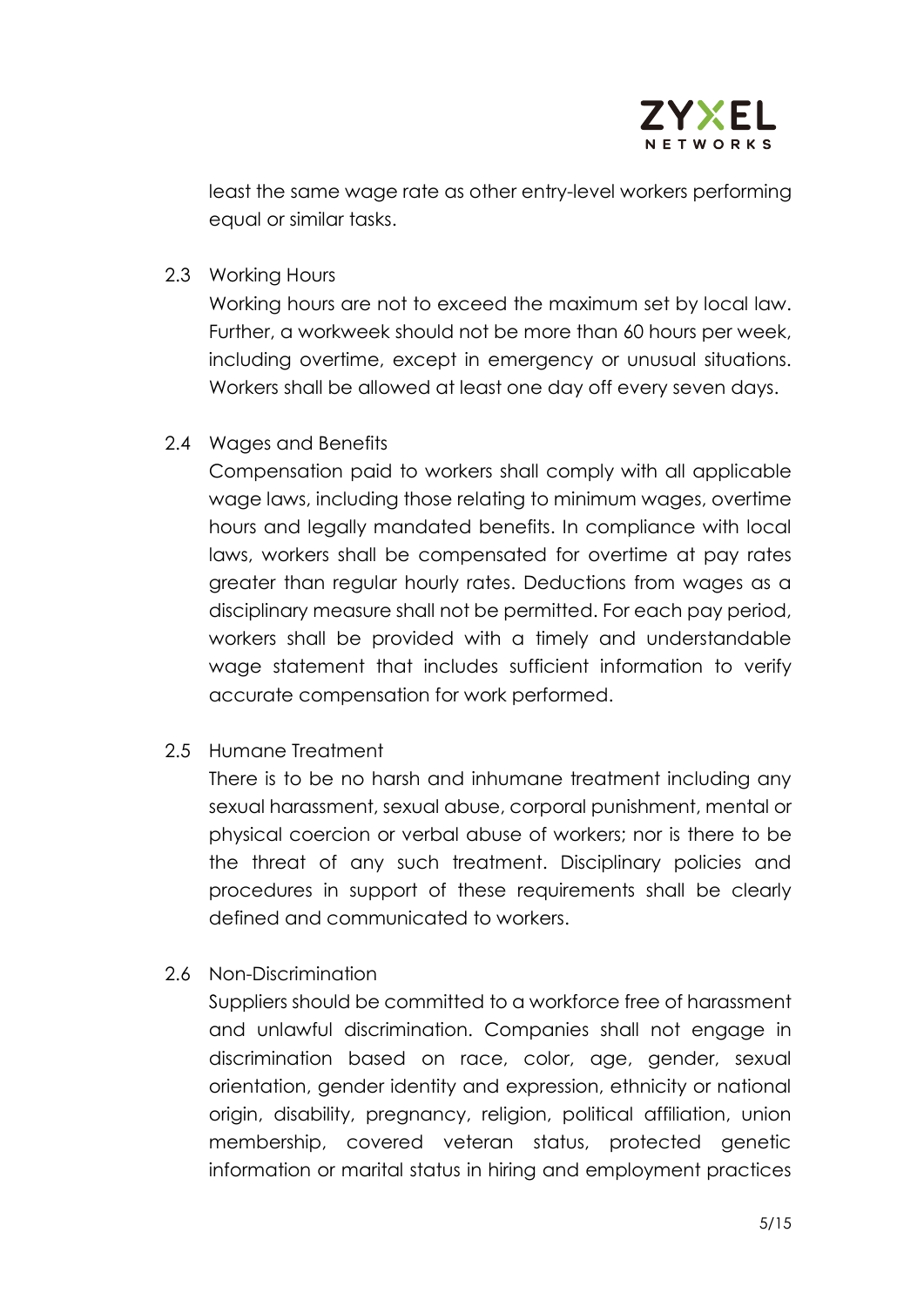

such as wages, promotions, rewards, and access to training. Workers shall be provided with reasonable accommodation for religious practices. In addition, workers or potential workers should not be subjected to medical tests or physical exams that could be used in a discriminatory way.

2.7 Freedom of Association

In conformance with local law, suppliers shall respect the right of all workers to form and join trade unions of their own choosing, to bargain collectively and to engage in peaceful assembly as well as respect the right of workers to refrain from such activities. Workers and/or their representatives shall be able to openly communicate and share ideas and concerns with management regarding working conditions and management practices without fear of discrimination, reprisal, intimidation or harassment.

### **3 Health and Safety**

Suppliers recognize that in addition to minimizing the incidence of work-related injury and illness, a safe and healthy work environment enhances the quality of products and services, consistency of production and worker retention and morale. Suppliers also recognize that ongoing worker input and education is essential to identifying and solving health and safety issues in the workplace.

3.1 Occupational Safety

Worker potential for exposure to safety hazards (e.g., chemical, electrical and other energy sources, fire, vehicles, and fall hazards) are to be identified and assessed, and controlled through proper design, engineering and administrative controls, preventative maintenance and safe work procedures (including lockout/tagout), and ongoing safety training. Where hazards cannot be adequately controlled by these means, workers are to be provided with appropriate, well-maintained, personal protective equipment and educational materials about risks to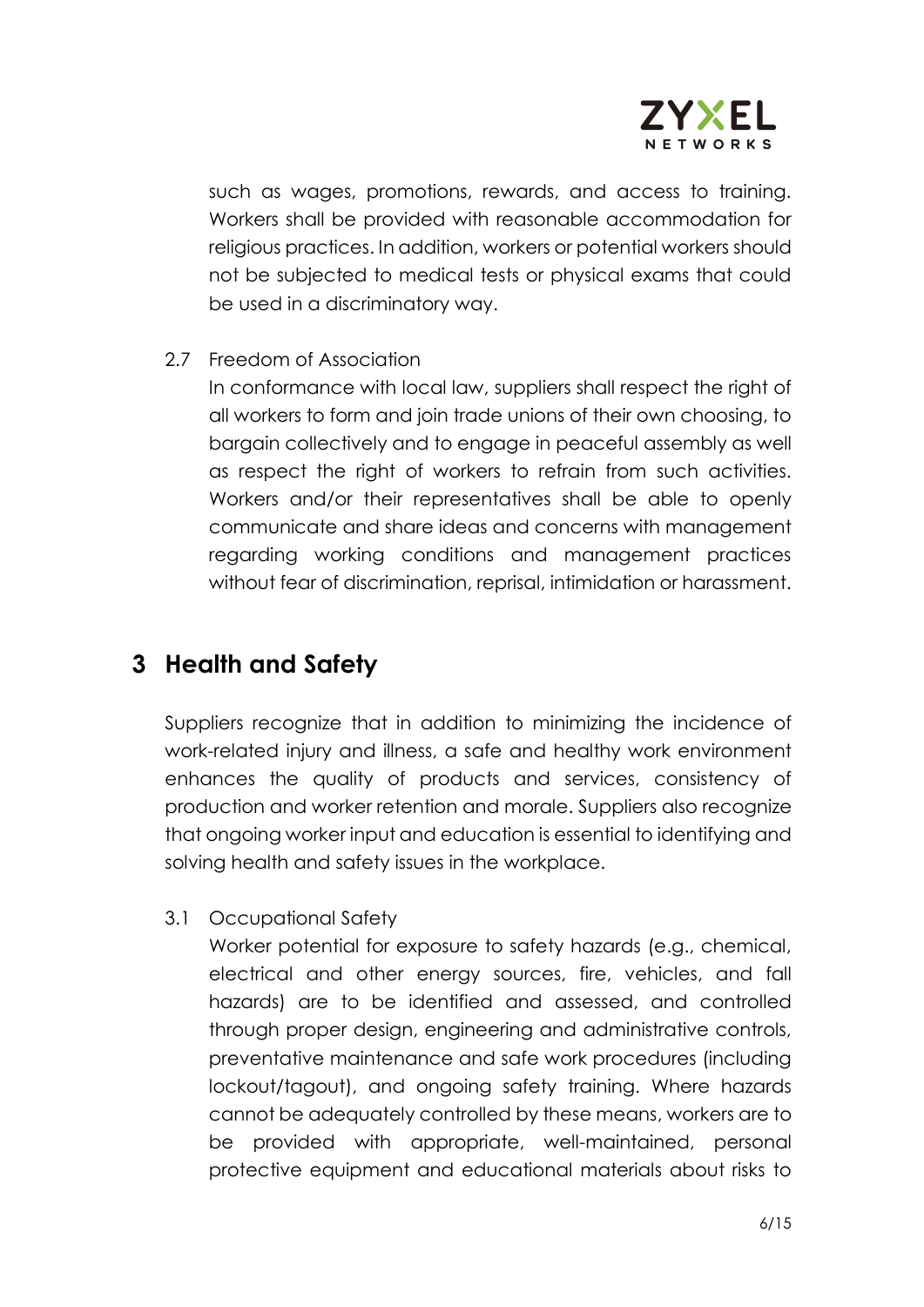

them associated with these hazards. Reasonable steps must also be taken to remove pregnant women/nursing mothers from working condition with high hazards, remove or reduce any workplace health and safety risks to pregnant women and nursing mothers including those associated with their work assignments, as well as include reasonable accommodations for nursing mothers.

3.2 Emergency Preparedness

Potential emergency situations and events are to be identified and assessed, and their impact minimized by implementing emergency plans and response procedures including: emergency reporting, employee notification and evacuation procedures, worker training and drills, appropriate fire detection and suppression equipment, clear and unobstructed egress adequate exit facilities and recovery plans. Such plans and procedures shall focus on minimizing harm to life, the environment and property.

3.3 Occupational Injury and Illness

Procedures and systems are to be in place to prevent, manage, track and report occupational injury and illness including provisions to: encourage worker reporting; classify and record injury and illness cases; provide necessary medical treatment; investigate cases and implement corrective actions to eliminate their causes; and facilitate return of workers to work.

3.4 Industrial Hygiene

Worker exposure to chemical, biological and physical agents is to be identified, evaluated, and controlled according to the hierarchy of controls. Potential hazards are to be eliminated or controlled through proper design, engineering and administrative controls. When hazards cannot be adequately controlled by such means, workers are to be provided with and use appropriate, well-maintained, personal protective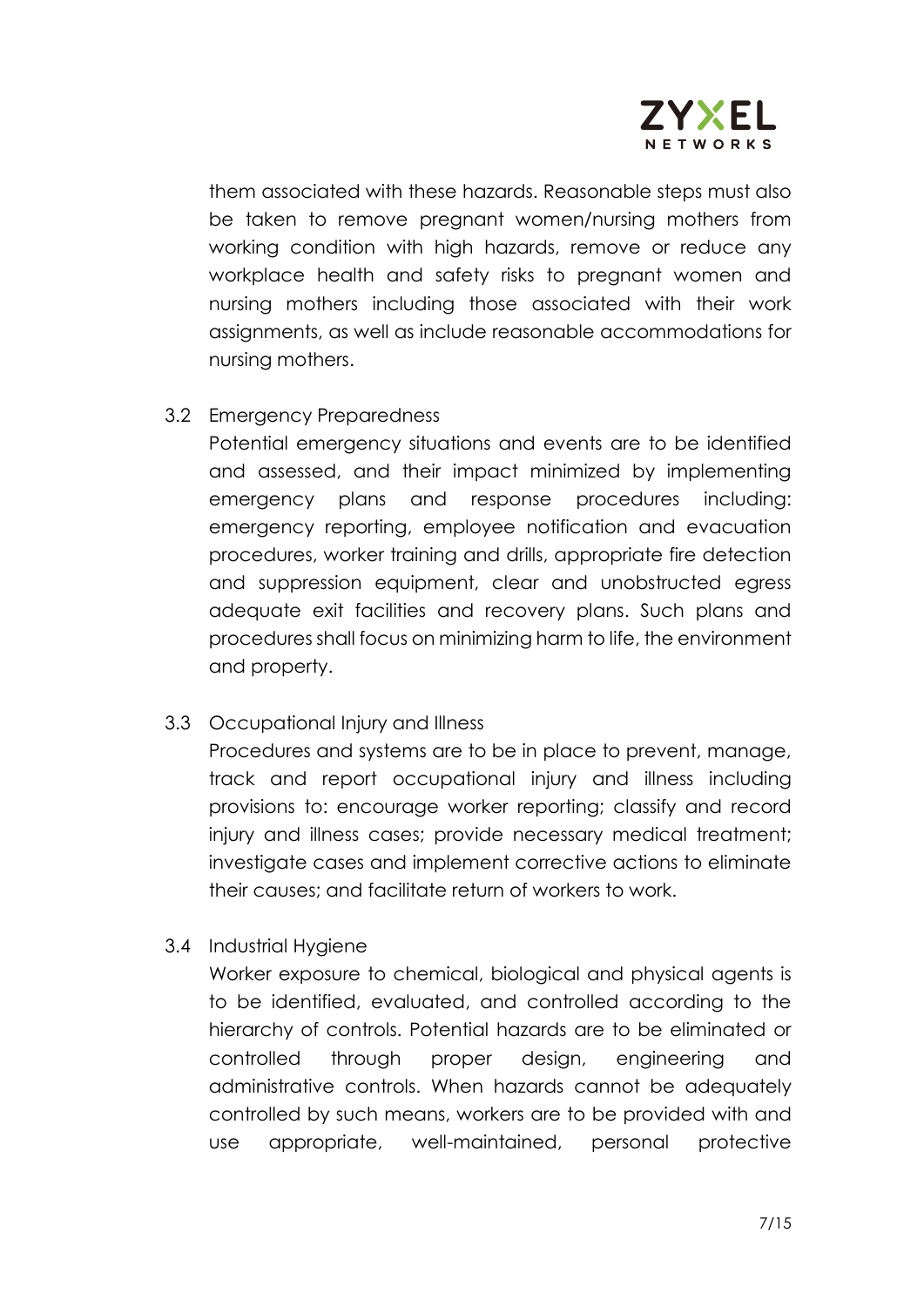

equipment. Protective programs shall include educational materials about the risks associated with these hazards.

3.5 Physically Demanding Work

Worker exposure to the hazards of physically demanding tasks, including manual material handling and heavy or repetitive lifting, prolonged standing and highly repetitive or forceful assembly tasks is to be identified, evaluated and controlled.

3.6 Machine Safeguarding

Production and other machinery shall be evaluated for safety hazards. Physical guards, interlocks and barriers are to be provided and properly maintained where machinery presents an injury hazard to workers.

3.7 Sanitation, Food, and Housing

Workers are to be provided with ready access to clean toilet facilities, potable water and sanitary food preparation, storage, and eating facilities. Worker dormitories provided by the Supplier or a labor agent are to be maintained to be clean and safe, and provided with appropriate emergency egress, hot water for bathing and showering, adequate lighting heat and ventilation, individually secured accommodations for storing personal and valuable items, and reasonable personal space along with reasonable entry and exit privileges.

3.8 Health and Safety Communication

Supplier shall provide workers with appropriate workplace health and safety information and training in the language of the worker or in a language the worker can understand for all identified workplace hazards that workers are exposed to, including but not limited to mechanical, electrical, chemical, fire, and physical hazards. Health and safety related information shall be clearly posted in the facility or placed in a location identifiable and accessible by workers. Training is provided to all workers prior to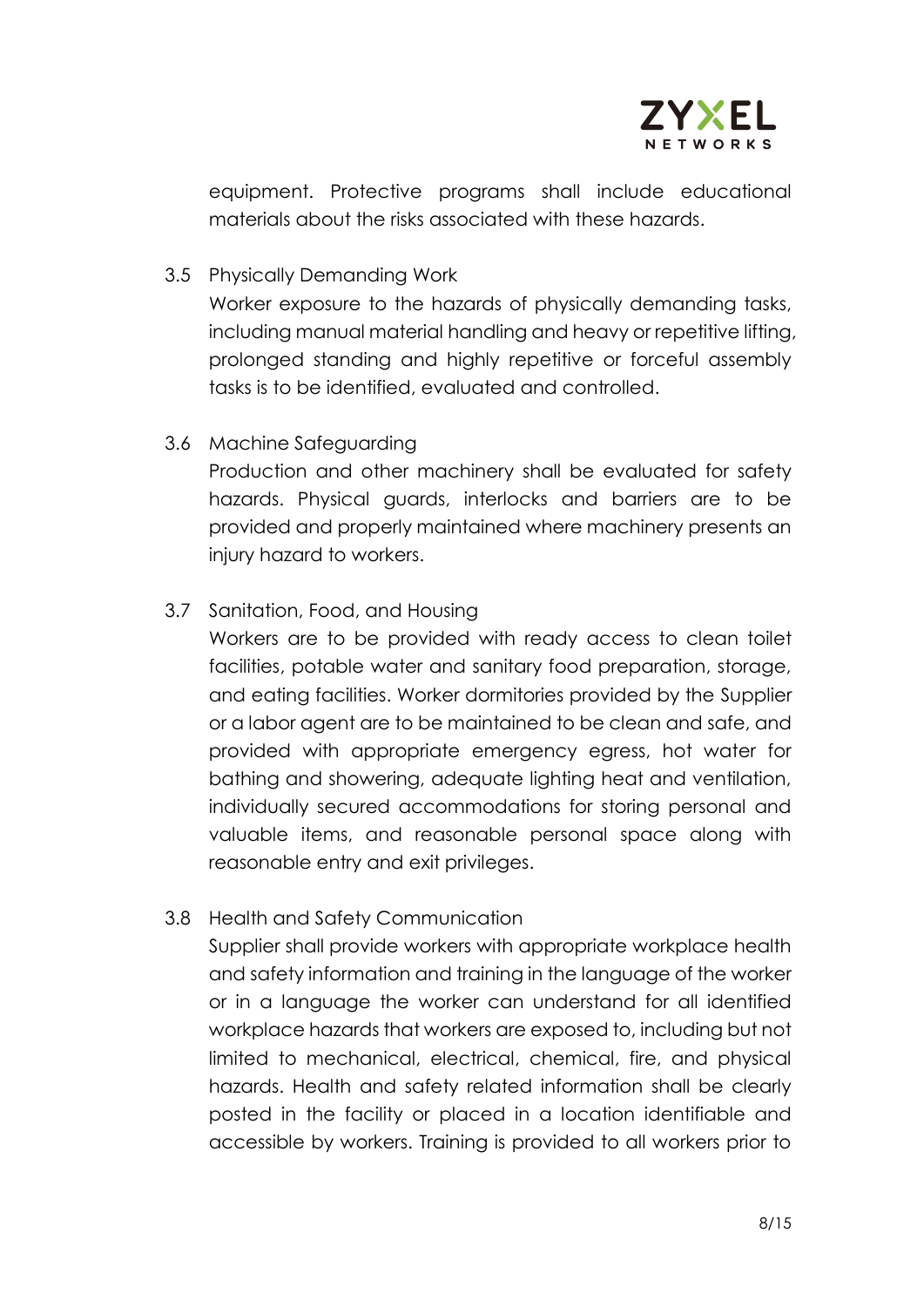

the beginning of work and regularly thereafter. Workers shall be encouraged to raise safety concerns.

### **4 Environmental**

Suppliers recognize that environmental responsibility is integral to producing world class products. In manufacturing operations, adverse effects on the community, environment and natural resources are to be minimized while safeguarding the health and safety of the public.

4.1 Environmental Permits and Reporting

All required environmental permits (e.g. discharge monitoring), approvals and registrations are to be obtained, maintained and kept current and their operational and reporting requirements are to be followed.

4.2 Pollution Prevention and Resource Reduction

Emissions and discharges of pollutants and generation of waste are to be minimized or eliminated at the source or by practices such as adding pollution control equipment; modifying production, maintenance and facility processes; or by other means. The use of natural resources, including water, fossil fuels, minerals and virgin forest products, is to be conserved or by practices such as modifying production, maintenance and facility processes, materials substitution, re-use, conservation, recycling or other means.

4.3 Hazardous Substances

Chemicals and other materials posing a hazard to humans or the environment are to be identified, labelled and managed to ensure their safe handling, movement, storage, use, recycling or reuse and disposal.

4.4 Solid Waste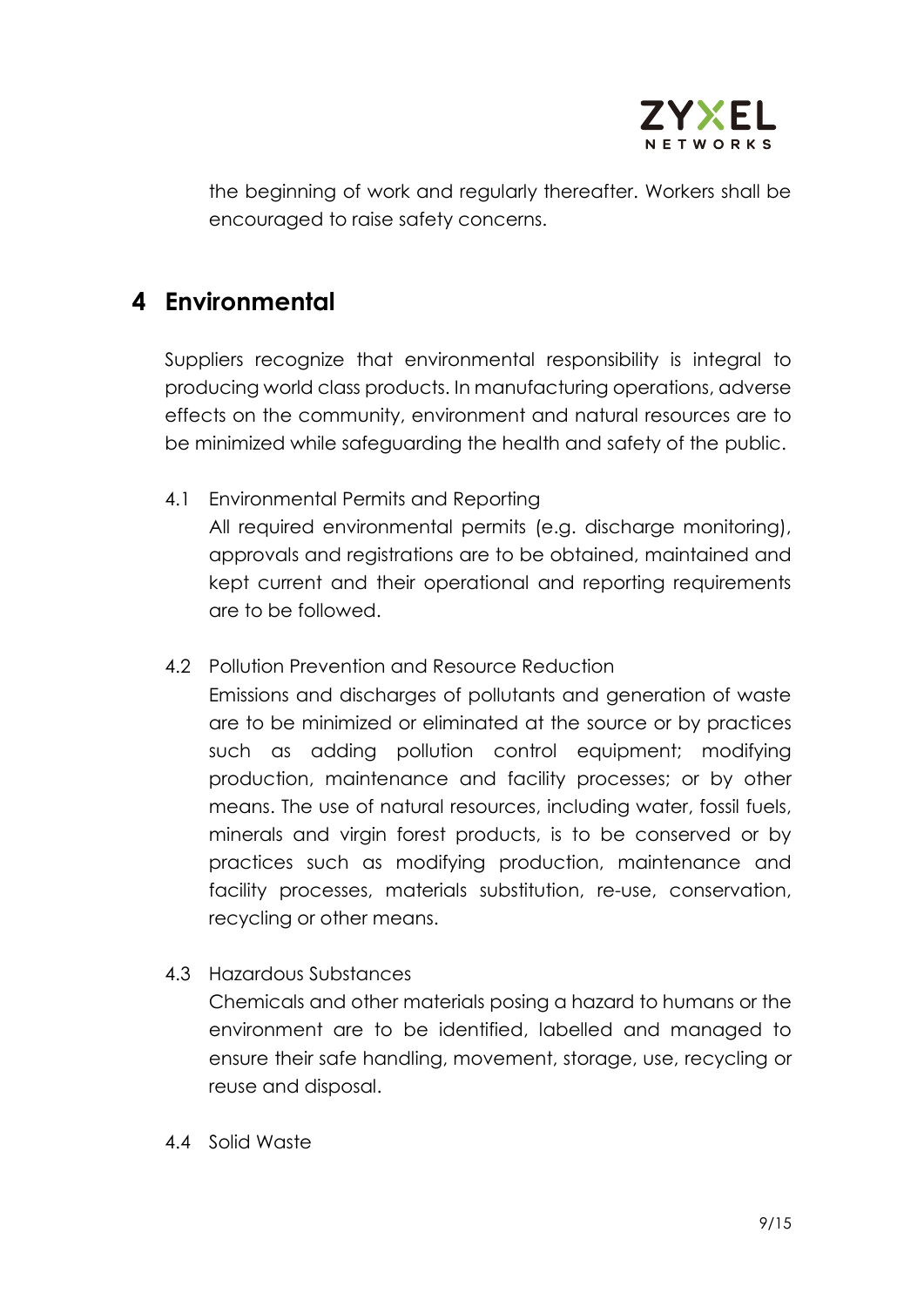

Supplier shall implement a systematic approach to identify, manage, reduce, and responsibly dispose of or recycle solid waste (non-hazardous).

4.5 Air Emissions

Air emissions of volatile organic chemicals, aerosols, corrosives, particulates, ozone depleting chemicals and combustion byproducts generated from operations are to be characterized, routinely monitored, controlled and treated as required prior to discharge. Supplier shall conduct routine monitoring of the performance of its air emission control systems.

4.6 Materials Restrictions

Suppliers are to adhere to all applicable laws, regulations and customer requirements regarding prohibition or restriction of specific substances in products and manufacturing, including labeling for recycling and disposal.

4.7 Water Management

Supplier shall implement a water management program that documents, characterizes, and monitors water sources, use and discharge; seeks opportunities to conserve water; and controls channels of contamination. All wastewater is to be characterized, monitored, controlled, and treated as required prior to discharge or disposal. Supplier shall conduct routine monitoring of the performance of its wastewater treatment and containment systems to ensure optimal performance and regulatory compliance.

4.8 Energy Consumption and Greenhouse Gas Emissions

Energy consumption and all relevant Scopes 1 and 2 greenhouse gas emissions are to be tracked and documented, at the facility and/or corporate level. Suppliers are to look for cost- effective methods to improve energy efficiency and to minimize their energy consumption and greenhouse gas emissions.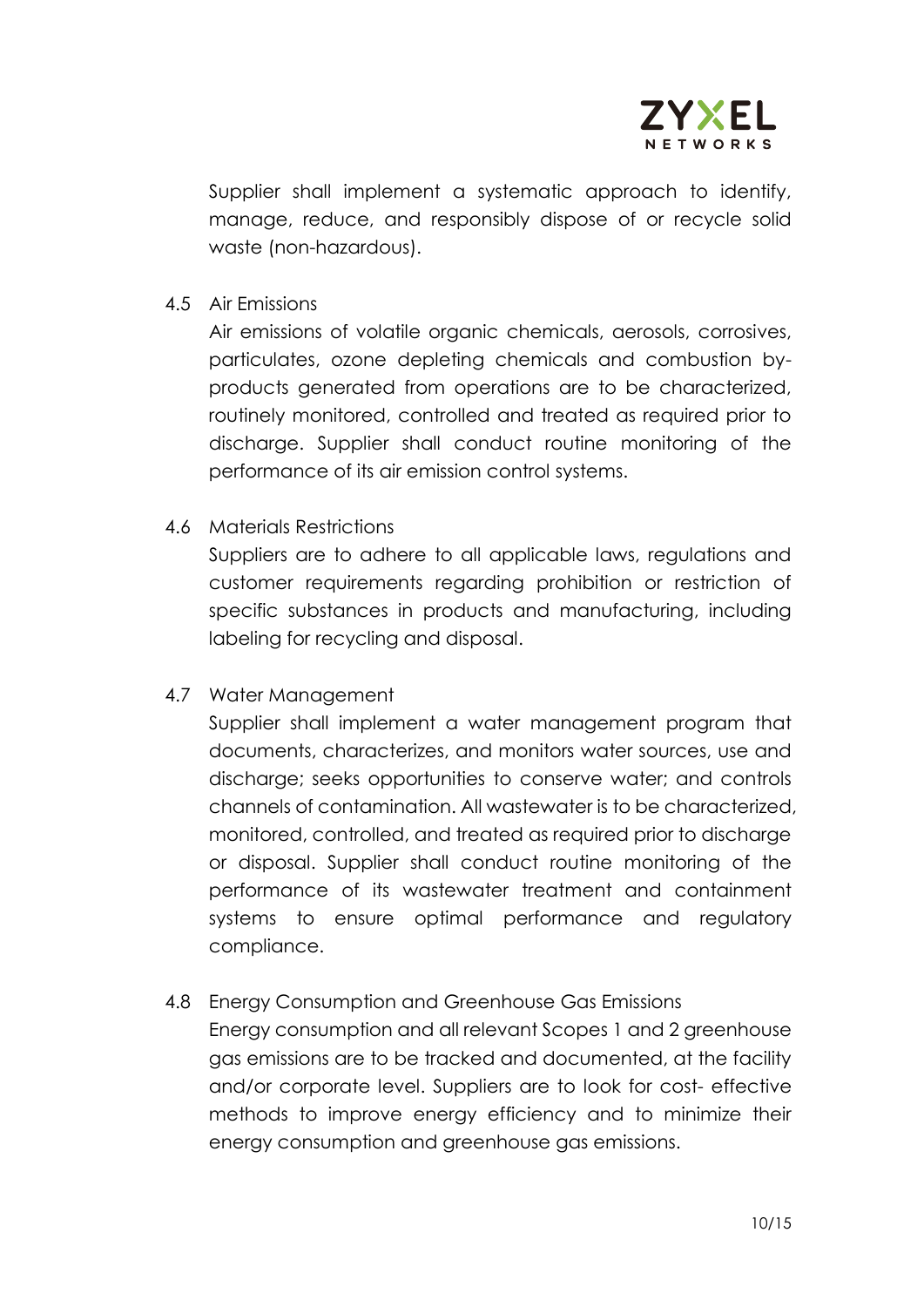

4.9 Carbon Footprint Management Suppliers should manage CO2 emissions within the entire product life cycle including manufacturing and shipments, monitor and seek for cost-effective approaches to decrease CO2 emissions.

### **5 Ethics**

To meet social responsibilities and to achieve success in the marketplace, suppliers and their agents are to uphold the highest standards of ethics.

5.1 Business Integrity

The highest standards of integrity are to be upheld in all business interactions. Suppliers shall have a zero tolerance policy to prohibit any and all forms of bribery, corruption, extortion and embezzlement.

5.2 No Improper Advantage

Bribes or other means of obtaining undue or improper advantage are not to be promised, offered, authorized, given or accepted. This prohibition covers promising, offering, authorizing, giving or accepting anything of value, either directly or indirectly through a third party, in order to obtain or retain business, direct business to any person, or otherwise gain an improper advantage. Monitoring and enforcement procedures shall be implemented to ensure compliance with anti-corruption laws.

5.3 Disclosure of Information

All business dealings should be transparently performed and accurately reflected on Supplier's business books and records. Information regarding supplier labor, health and safety, environmental practices, business activities, structure, financial situation and performance is to be disclosed in accordance with applicable regulations and prevailing industry practices.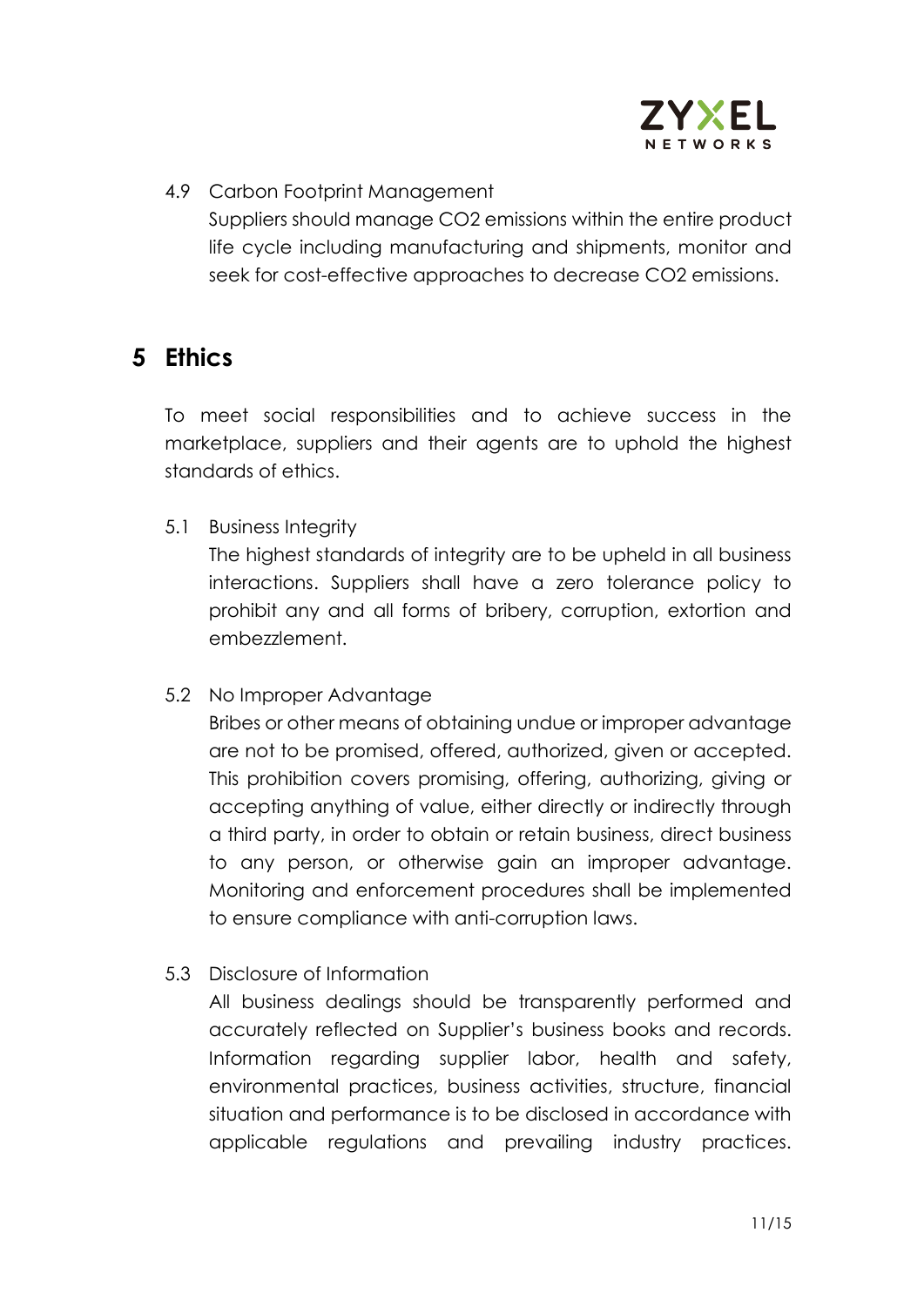

Falsification of records or misrepresentation of conditions or practices in the supply chain are unacceptable.

5.4 Intellectual Property

Intellectual property rights are to be respected; transfer of technology and know- how is to be done in a manner that protects intellectual property rights; and, customer and supplier information is to be safeguarded.

- 5.5 Fair Business, Advertising and Competition Standards of fair business, advertising and competition are to be upheld.
- 5.6 Protection of Identity and Non-Retaliation Programs that ensure the confidentiality, anonymity and protection of supplier and employee whistleblowers are to be maintained, unless prohibited by law. Suppliers should have a communicated process for their personnel to be able to raise any concerns without fear of retaliation.
- 5.7 Responsible Sourcing of Minerals

Suppliers shall have a policy to reasonably assure that the tantalum, tin, tungsten and gold in the products they manufacture does not directly or indirectly finance or benefit armed groups that are perpetrators of serious human rights abuses in the Democratic Republic of the Congo or an adjoining country. Suppliers shall exercise due diligence on the source and chain of custody of these minerals and make their due diligence measures available to customers upon customer request.

5.8 Privacy Protection

Suppliers are to commit to protecting the reasonable privacy expectations of personal information of everyone they do business with, including suppliers, customers, consumers and employees. Suppliers are to comply with privacy and information security laws and regulatory requirements when personal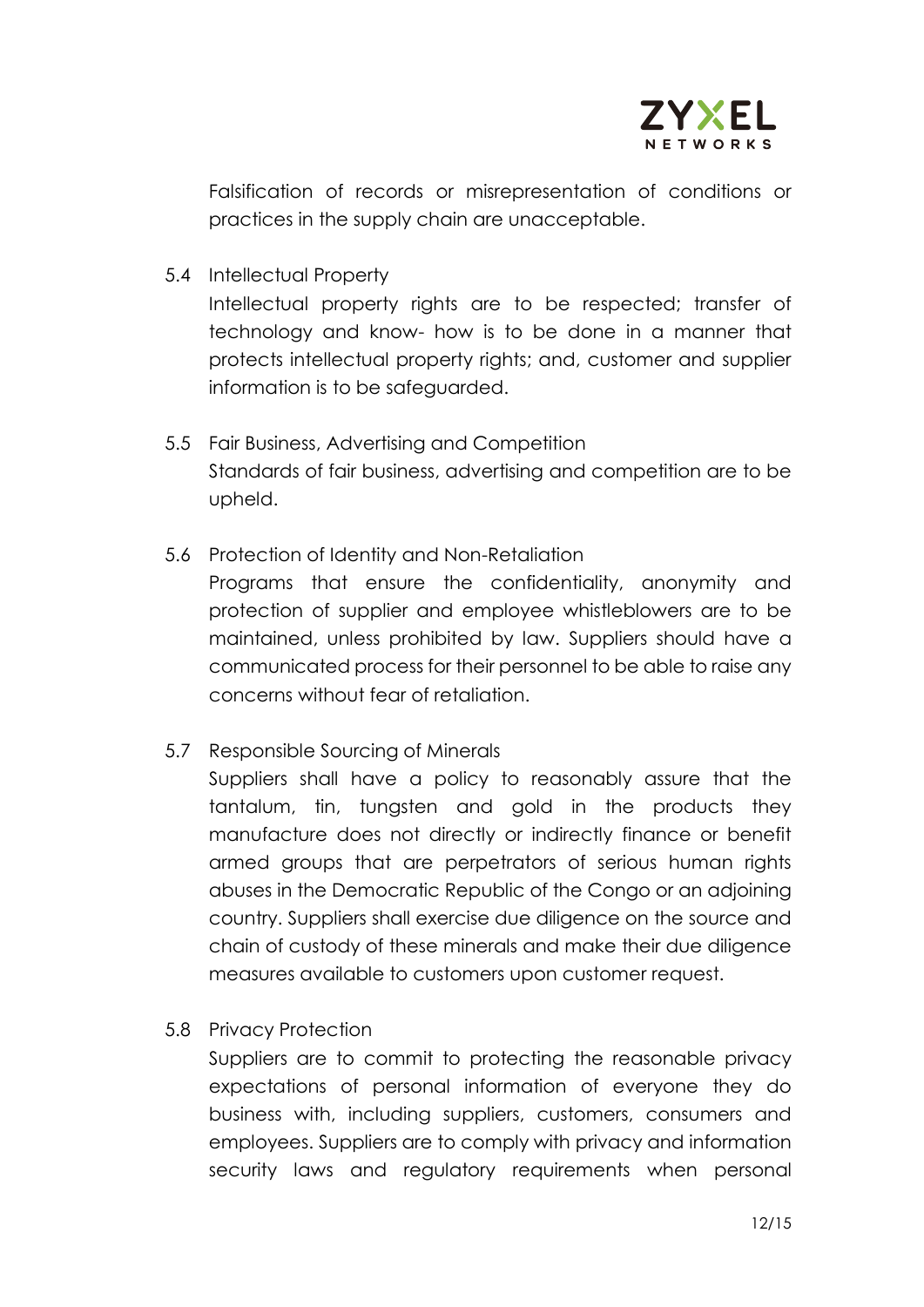

information is collected, stored, processed, transmitted, and shared.

### **6 Management Systems**

Suppliers shall adopt or establish a management system whose scope is related to the content of this Code. The management system shall be designed to ensure: (a) compliance with applicable laws, regulations and customer requirements related to the supplier's operations and products; (b) conformance with this Code; and (c) identification and mitigation of operational risks related to this Code. It should also facilitate continual improvement.

6.1 Company Commitment

A corporate social and environmental responsibility policy statements affirming supplier's commitment to compliance and continual improvement, endorsed by executive management and posted in the facility in the local language.

6.2 Management Accountability and Responsibility

The Supplier clearly identifies senior executive and company representative(s) responsible for ensuring implementation of the management systems and associated programs. Senior management reviews the status of the management system on a regular basis.

- 6.3 Legal and Customer Requirements A process to identify, monitor and understand applicable laws, regulations and customer requirements, including the requirements of this Code.
- 6.4 Risk Assessment and Risk Management A process to identify the legal compliance, environmental, health and safety and labor practice and ethics risks associated with supplier's operations. Determination of the relative significance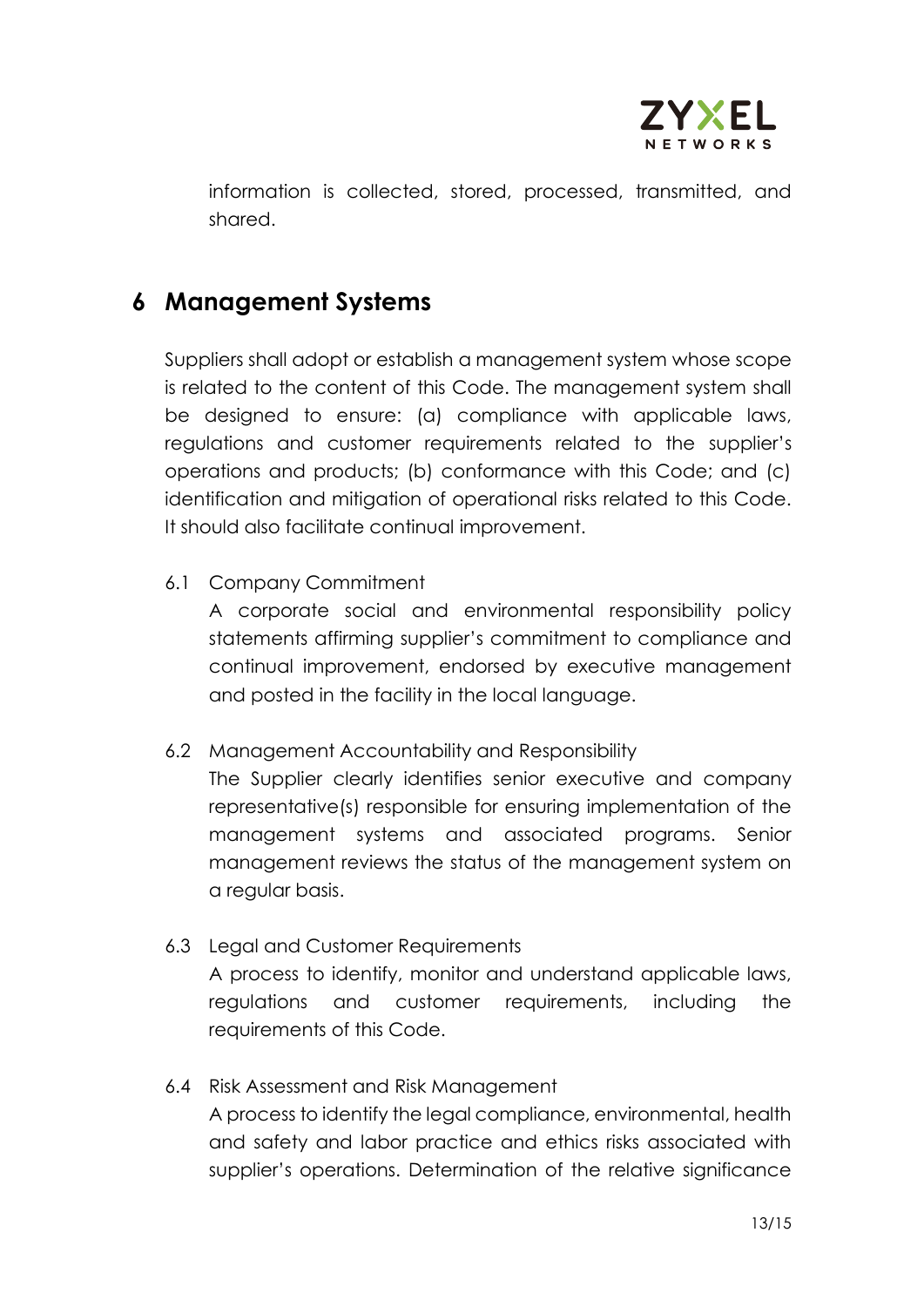

for each risk and implementation of appropriate procedural and physical controls to control the identified risks and ensure regulatory compliance.

6.5 Improvement Objectives

Written performance objectives, targets and implementation plans to improve the supplier's social and environmental performance, including a periodic assessment of supplier's performance in achieving those objectives.

6.6 Training

Programs for training managers and workers to implement supplier's policies, procedures and improvement objectives and to meet applicable legal and regulatory requirements.

6.7 Communication

A process for communicating clear and accurate information about supplier's policies, practices, expectations and performance to workers, suppliers and customers.

6.8 Worker Feedback, Participation and Grievance

Ongoing processes, including an effective grievance mechanism, to assess employees' understanding of and obtain feedback on or violations against practices and conditions covered by this Code and to foster continuous improvement.

6.9 Audits and Assessments

Periodic self-evaluations to ensure conformity to legal and regulatory requirements, the content of the Code and customer contractual requirements related to social and environmental responsibility.

6.10 Corrective Action Process

A process for timely correction of deficiencies identified by internal or external assessments, inspections, investigations and reviews.